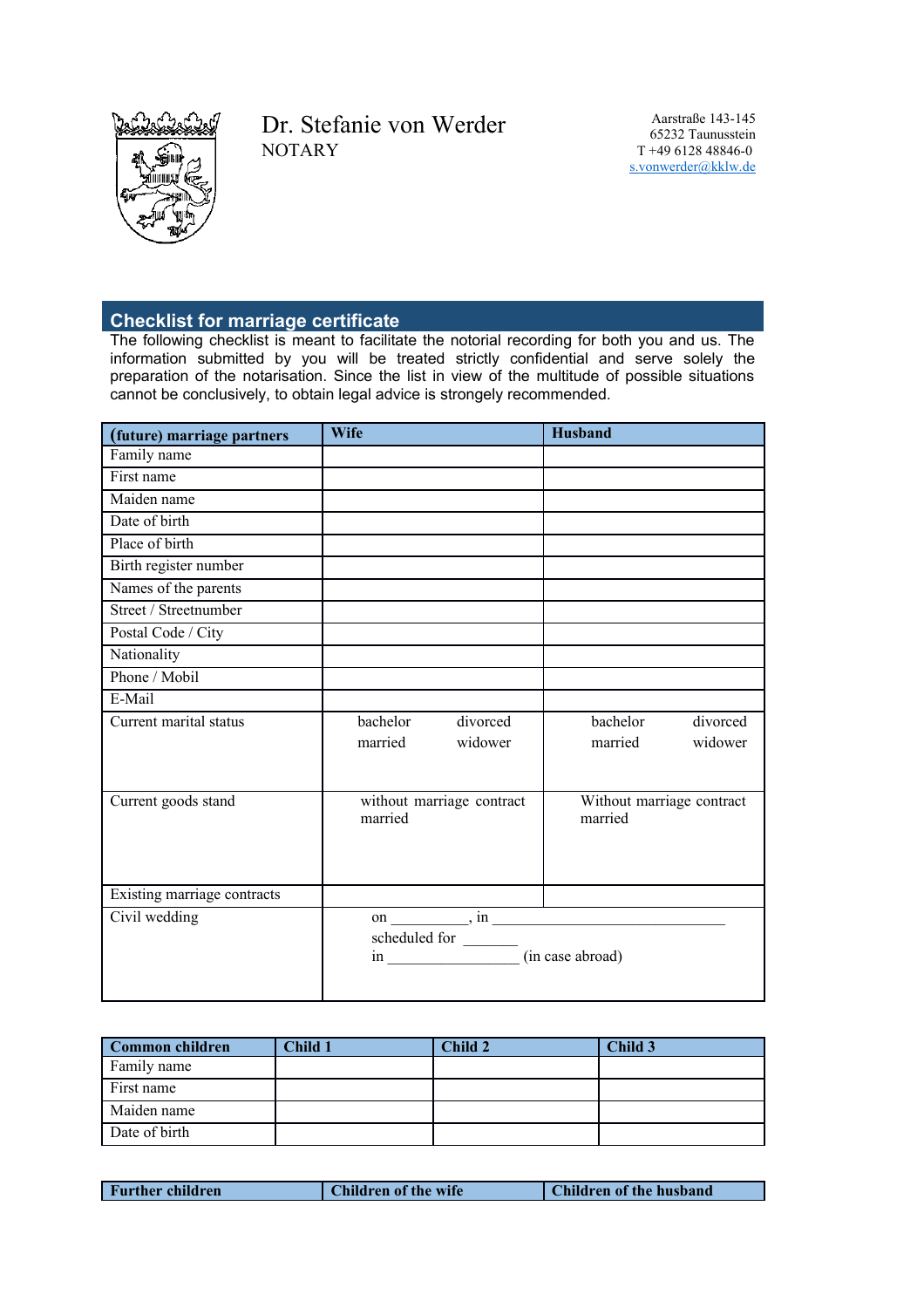| دە ب |  |
|------|--|

| Wesentliche Vermögensbestandteile      |    |      |  |  |
|----------------------------------------|----|------|--|--|
| Real estate in Germany (land register, | no | Yes: |  |  |
| file number, piece of land ect.)       |    |      |  |  |
| Real estate abroad                     | no | Yes: |  |  |
|                                        |    |      |  |  |
| Business Property (e.g. as merchant)   | no | Yes: |  |  |
| resp. shareholdings)                   |    |      |  |  |
| Currently existing debt (sum of bank   | no | Yes: |  |  |
| debt, consumer loans ect.)             |    |      |  |  |

## **Expectations**

| <b>Goods stand</b> |                                          |    |        |      |                                                                                |      |
|--------------------|------------------------------------------|----|--------|------|--------------------------------------------------------------------------------|------|
|                    | Goods separation                         |    |        |      |                                                                                |      |
|                    | Community good                           |    |        |      |                                                                                |      |
|                    | Modification of statutory community by   |    |        |      |                                                                                |      |
|                    | Exclusion in case of divorce             |    |        |      |                                                                                |      |
|                    | Exclusion of recovery in case of divorce |    |        |      |                                                                                |      |
|                    | Exemption                                | of | assets | from | recosery                                                                       | i.e. |
|                    |                                          |    |        |      | Particular modification of recovery (i.e. cap, differing quote, fixed amounts) |      |
| Other:             |                                          |    |        |      |                                                                                |      |
|                    |                                          |    |        |      |                                                                                |      |

| <b>Post marriage support</b>          |  |
|---------------------------------------|--|
| Legal provisions                      |  |
| Waiver of claims against compensation |  |
| Waiver of particular support          |  |
| Agreement on amount of support        |  |
| Agreement on duration of support duty |  |
| Other:                                |  |

| Pension rights adjustment | Legal provisions                        |
|---------------------------|-----------------------------------------|
|                           | Complete exclusion against compensation |
|                           | Partial exclusion against compensation  |
| Other:                    |                                         |

**Grants**

| , Problematic grants".<br><b>SAL</b> |    |                             |
|--------------------------------------|----|-----------------------------|
| Grants<br>prior<br>marriage          | no | $\alpha$ $\alpha$<br>1 U.S. |